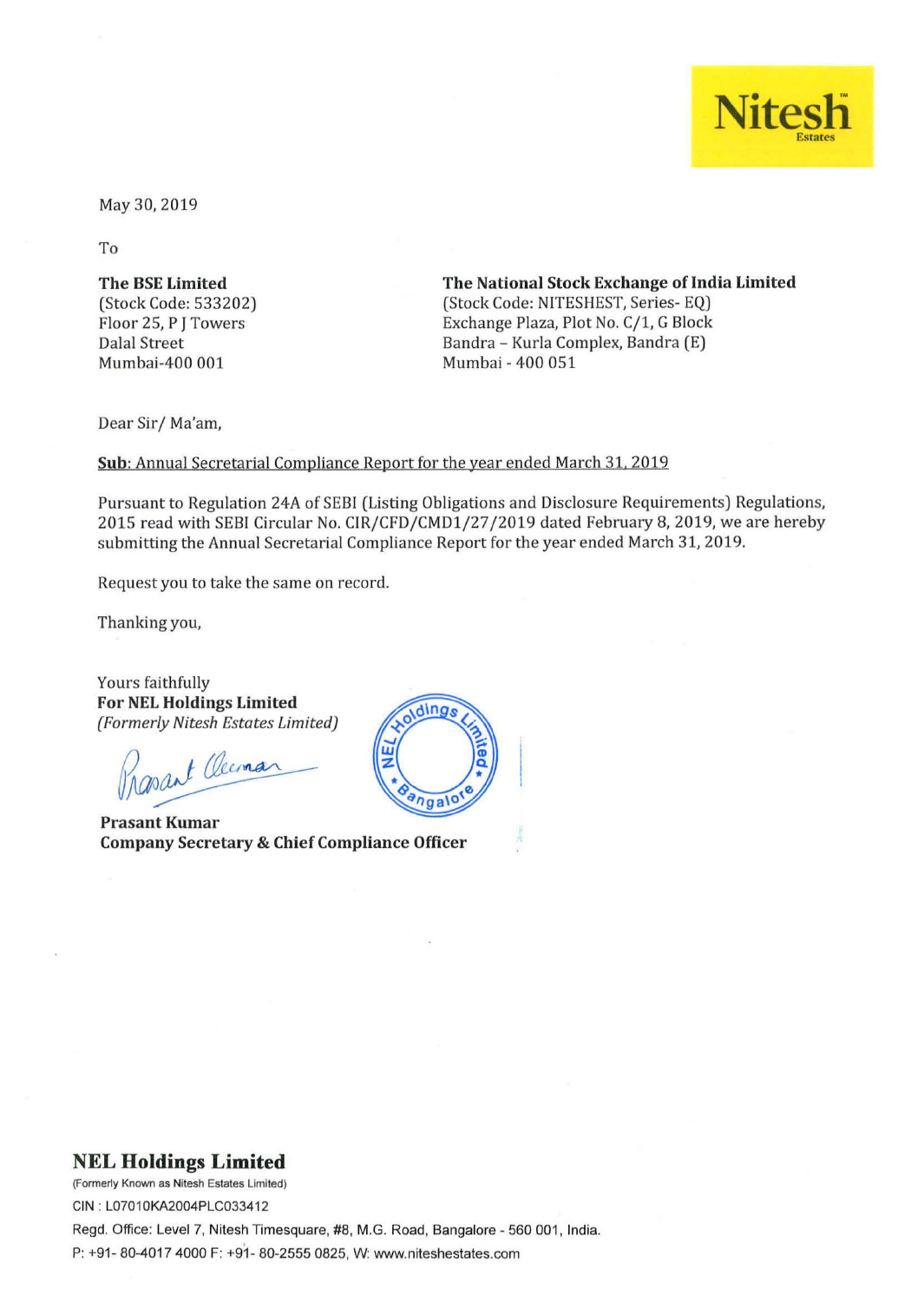## SECRETARIAL COMPLIANCE REPORT

## OF NEL HOLDINGS LIMITED (Formerly Nitesh Estates Limited) FOR THE YEAR ENDED 31<sup>ST</sup> MARCH. 2019.

We, S. Kedarnath & Associates. represented by Mr. S. Kedarnath, Company Secretary in whole time Practice, have examined the following documents and records made available to us and explanations provided by M/s. NEL Holdings Limited ("the listed entity"),

- (a) the filings/ submissions made by the listed entity to the stock exchanges,
- (b) website of the listed entity,

(c) other relevant documents I filings, have been relied upon to make this certification, for the year ended 31<sup>st</sup> March, 2019 in respect of compliances with the provisions of :

- 1. the Securities and Exchange Board of India Act, 1992 ("SEBI Act") and the Regulations, circulars, guidelines issued thereunder; and
- 2. the Securities Contracts (Regulation) Act, 1956 ("SCRA"), Rules made thereunder and the Regulations, circulars, guidelines issued thereunder by the Securities and Exchange Board of India ("SEBI");

The specific Regulations, whose provisions and the circulars/ guidelines issued thereunder, have been examined, include:-

- a. Securities and Exchange Board of India (Listing Obligations and Disclosure Requirements) Regulations, 2015;
- b. Securities and Exchange Board of India (Issue of Capital and Disclosure Requirements) Regulations, 2018;
- c. Securities and Exchange Board of India (Substantial Acquisition of Shares and Takeovers) Regulations, 2011;
- d. Securities and Exchange Board of India (Prohibition of Insider Trading) Regulations, 2015;
- e. The Securities and Exchange Board of India (Registrars to an Issue and Share Transfer Agents) Regulations, 2006;

Based on the above examination, we report that, during the Financial Year under Review:

(a) The listed entity has complied with the provisions of the above Regulations and circulars/ guidelines issued thereunder, except in respect of matters specified below:-

| Sr.No   | Compliance Requirement (Regulations/ Deviations<br>circulars / guidelines including specific<br>clause) |  | Observations/ Remarks of the<br>Practicing<br>Company<br>Secretary |  |
|---------|---------------------------------------------------------------------------------------------------------|--|--------------------------------------------------------------------|--|
| $'$ 01. | Nil                                                                                                     |  |                                                                    |  |

(b) The listed entity has maintained proper records under the provisions of the above Regulations and circulars/ guidelines issued thereunder in so far as it appears from my/our examination of those records.